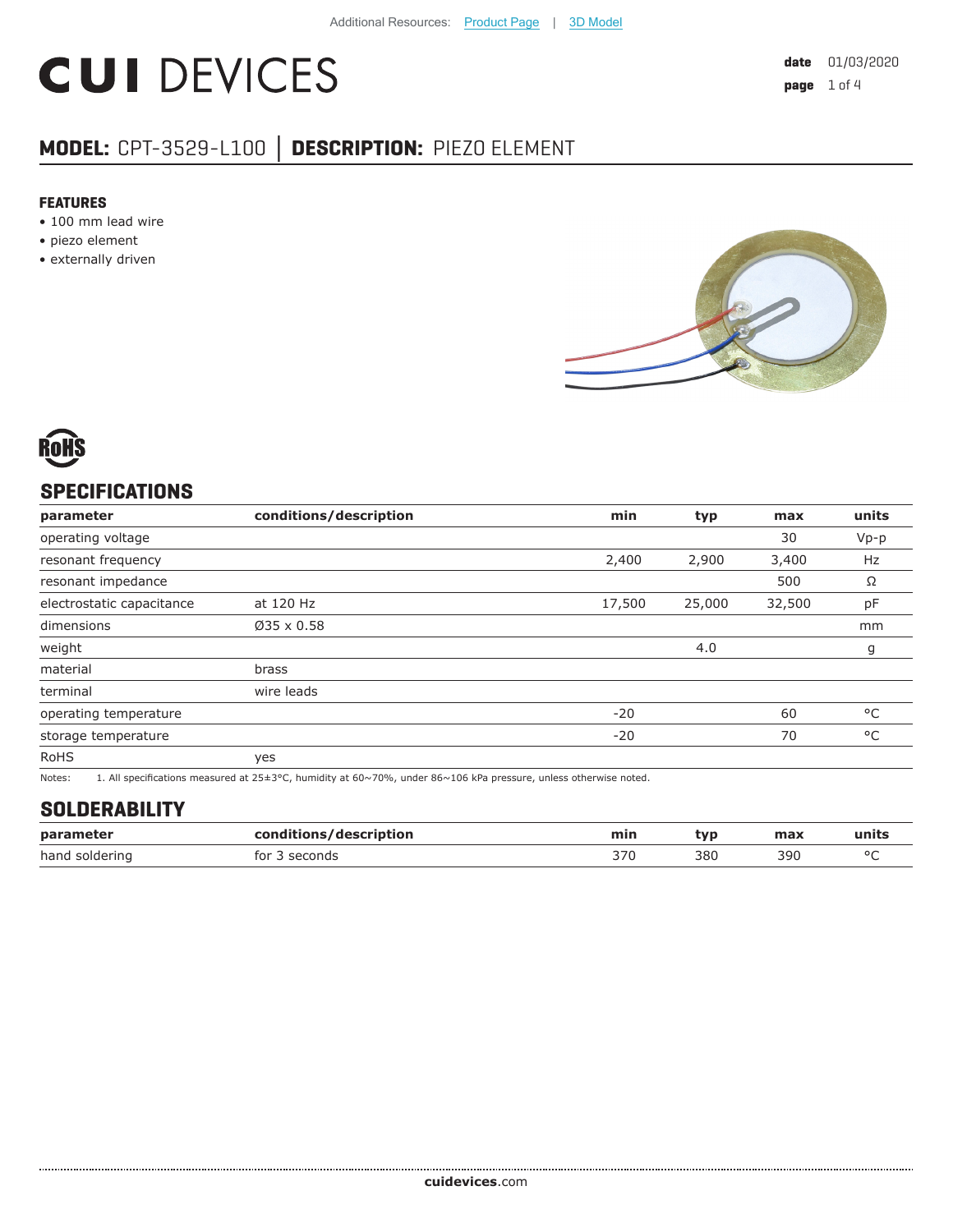### **MECHANICAL DRAWING**

units: mm tolerance: ±0.5 mm

wire: UL 1571 32 AWG



## **APPLICATION CIRCUIT**

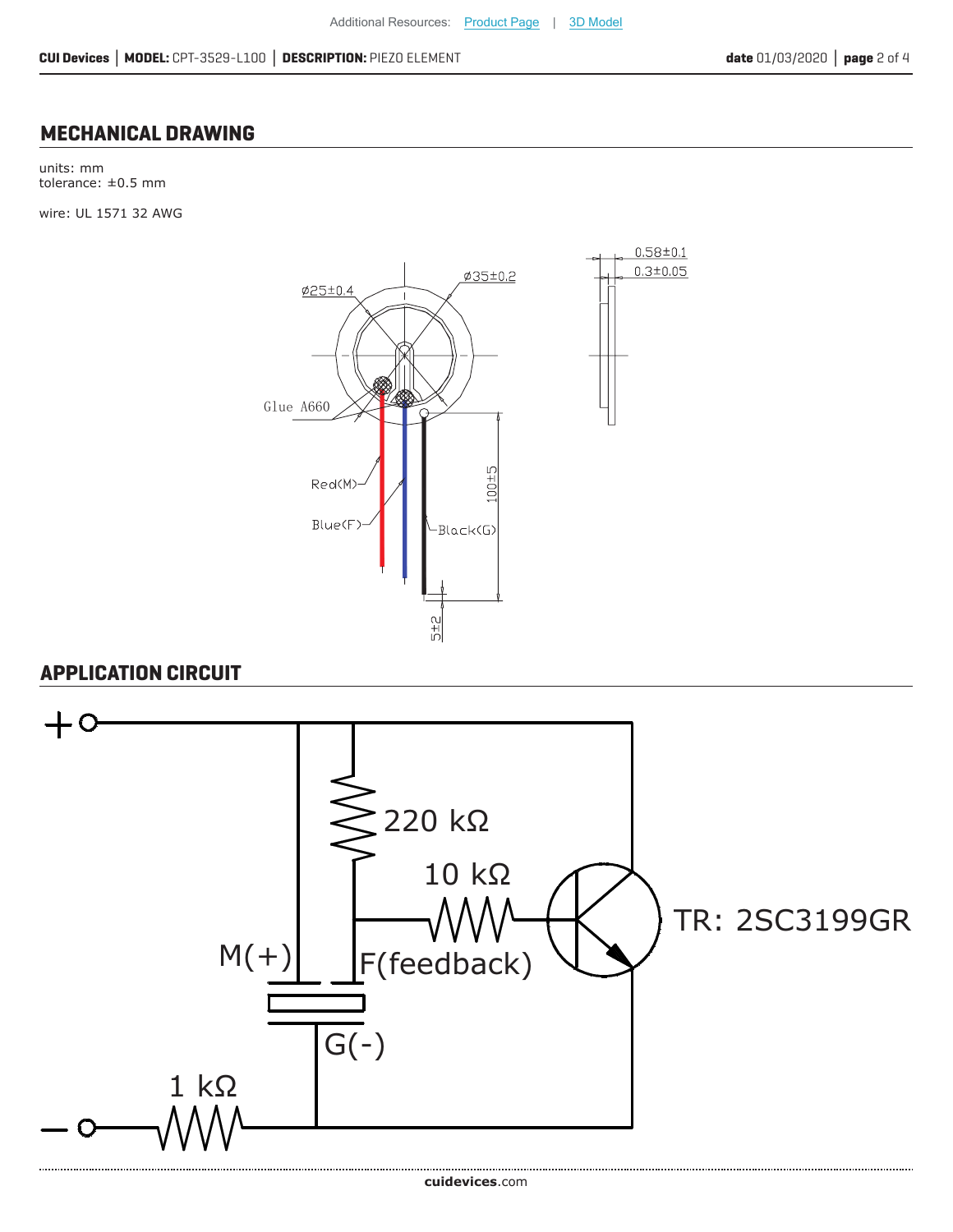### **PACKAGING**

#### units: mm

Carton Size: 315 x 310 x 300 mm Carton QTY: 1,500 pcs per carton